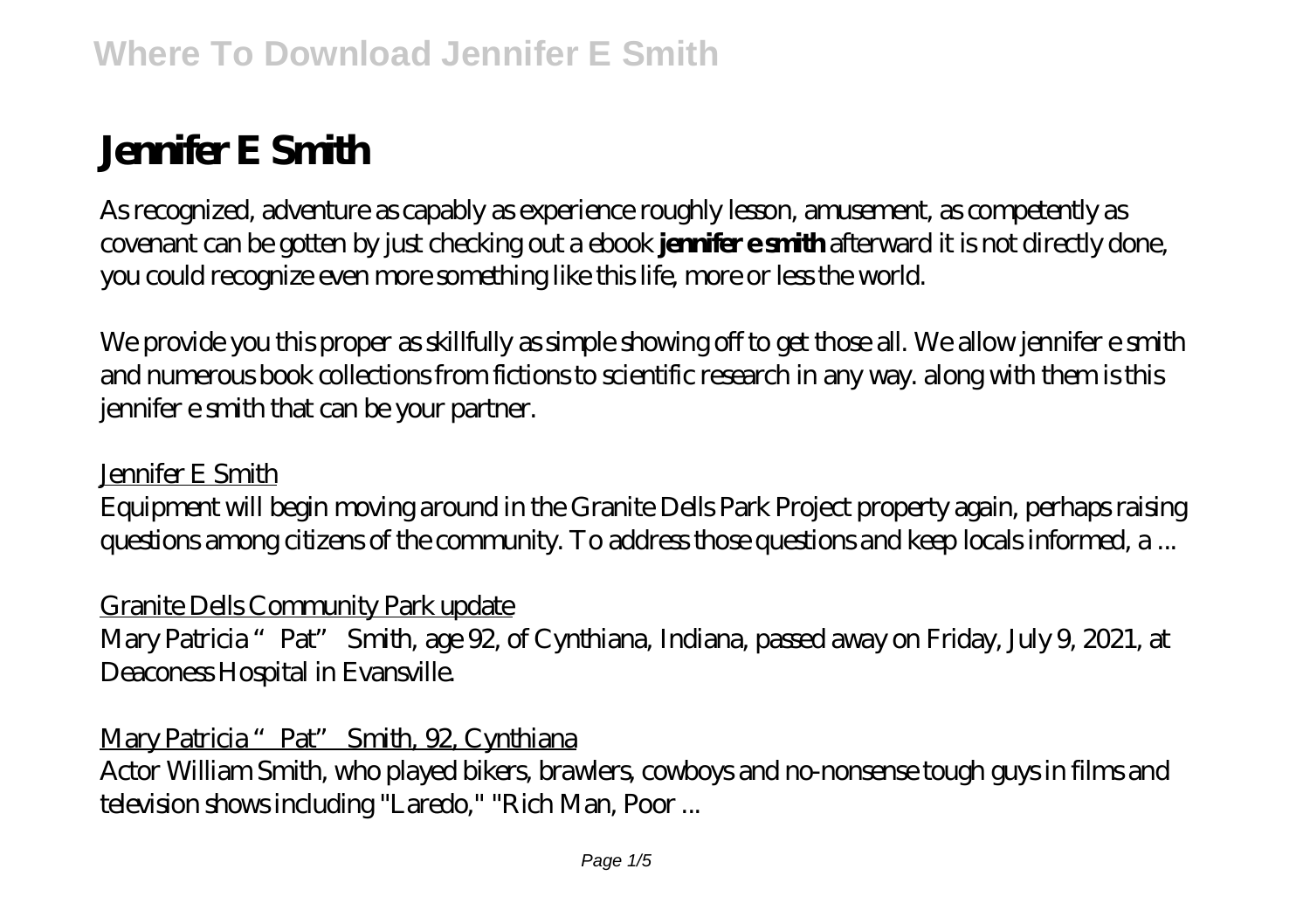## 'Laredo' actor William Smith dies; played cowboys, brawlers

Frank leaves behind his loving wife of 69 years Anna E. Smith. Frank also leaves his devoted children Yvonne Lynch (Bob), Frank H. Smith III (Jennifer), Kathy Delaney (Bob), and Theresa Gillotti ...

Obituary: Frank H. Smith Jr., 93, Of Brookfield

President missed target to have 70% of adults at least partially vaccinated by 4 July – follow all the day's politics news live ...

<u>Biden plans fresh effort to reach unvaccinated Americans and says the 'fight is not over' – live</u> Accidentally in love? Counting Crows rocker Adam Duritz took a walk down memory lane by sharing the story of his romance with Jennifer Aniston, even admitting he "had no idea who she was" at first.

Counting Crows' Adam Duritz Admits He "Had No Idea" Who Jennifer Aniston Was Before Dating Her

Actor who opened up about struggle with alopecia in 2018 says her fifties 'are bout to be divinely lit with this shed' ...

Jada Pinkett Smith reveals she has shaved her head because it was 'time to let go' Famous actor and athlete William Smith, star of such titles as Laredo and Rich Man, Poor Man, has died at the age of 88.

Hawaii Five-O star William Smith dies at 88: Actor starred with Eastwood in Any Which Way You Can Page 2/5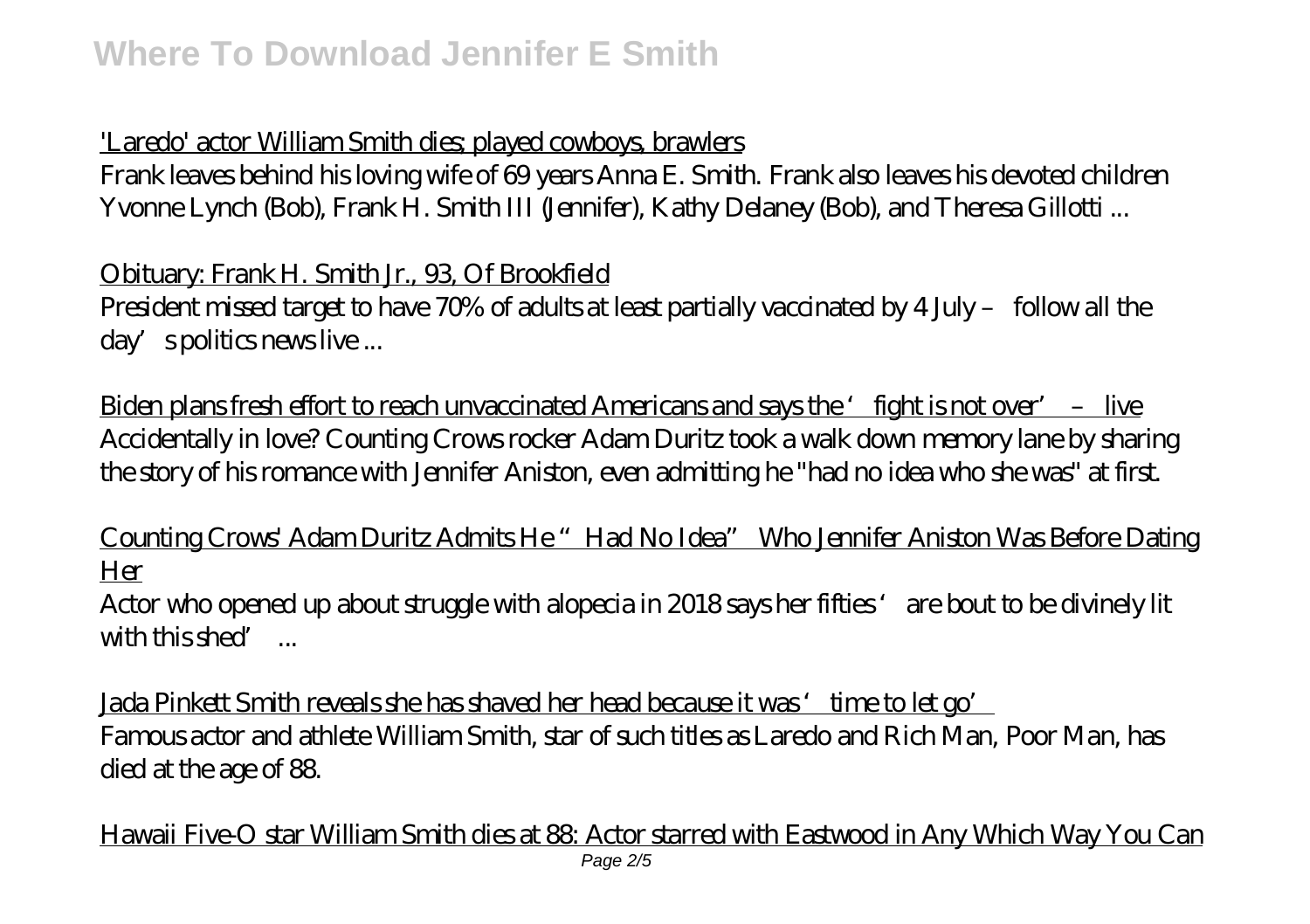GODFREY — Lewis and Clark Community College has released the lists of full- and part-time honors students for the Spring 2021 semester. Students earning a cumulative grade point average of 3.75 ...

#### L&C releases Honors List for Spring 2021 semester

Smith and Marissa Ray to Bradley S ... 9100 Tamarack Grove Lane, Jaclyn E. and John L. Bergamini to Isaiah and Jennifer Lee, \$355,000. 7076 Wildwood Circle No. 176, Eric J. and Amanda Joy Watson to ...

Three \$1.4 M homes sold lead week's home sales in Jefferson, Bullitt and Oldham counties Former police captain has a lead of 1% over Kathryn Garcia, according to the latest count of ballots ...

New York City mayoral race: Eric Adams wins Democratic primary – live Some of the transactions do not include a transfer price because no money was exchanged for the property. All deeds are recorded in the Berks County recorder of ...

## Berks County real estate transactions for July 11

These transactions, recorded the week of June 28, are compiled from information on file with the respective counties.

Real estate sales in Peoria, Tazewell and Woodford counties for July 11, 2021 His father was Richard E. Smith, himself a second-generation ... for—including the surveillance of Leah Remini and Jennifer Lopez. Gold-Smith, meanwhile, claims in court papers that IIG ...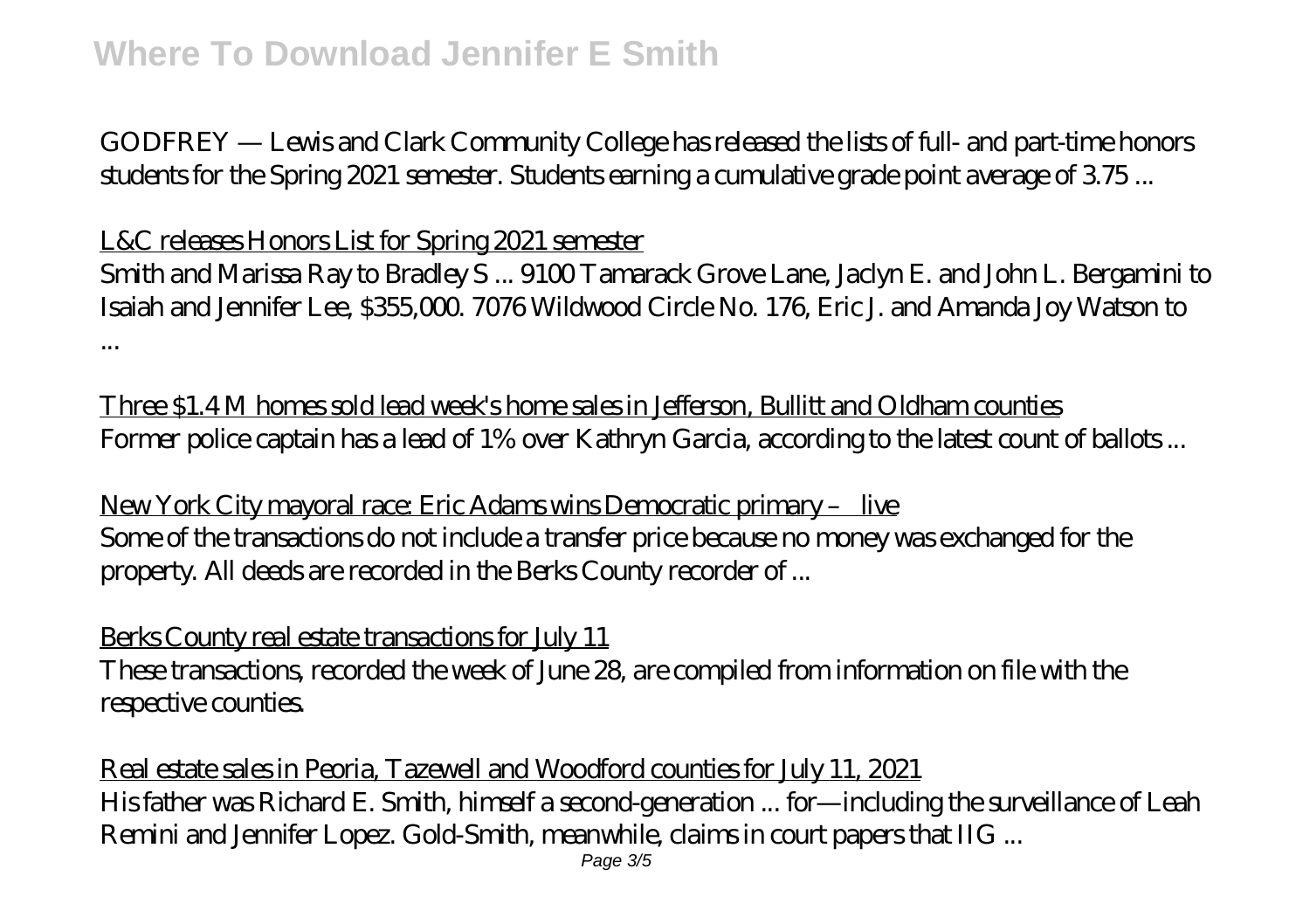Texts Reveal How the Church of Scientology Shadowed Leah Remini and Jennifer Lopez Search below to find a doctor with that skillset. Jennifer E. Davenport's office is located at 7306 Rogers Ave, Fort Smith, AR. View the map. A family nurse practitioner is a nurse who completed a ...

Jennifer E. Davenport Below is a compilation of properties sold in East Jefferson Parish from June 16-21. Data is compiled from public records.

East Jefferson property transfers for June 16-21, 2021. See a list of home and other sales (copy) Former police captain has a lead of 1% over Kathryn Garcia, according to the latest count of ballots ...

New York City mayoral race: Eric Adams wins Democratic primary – as it happened His father was Richard E. Smith, himself a second-generation ice cream man ... wasn't searching for—including the surveillance of Leah Remini and Jennifer Lopez. Gold-Smith, meanwhile, claims in  $\text{count}$ ...

Texts Reveal How the Church of Scientology Shadowed Leah Remini and Jennifer Lopez Marse to Jennifer Sade, \$275,000 ... Jefferson Highway 6470: Timothy E. Smith and Pamela T. Smith to Chaar LLC, \$190,760. Macque St. 177: Anthony J. Larosa III and Rebecca Larosa to Anthony ...